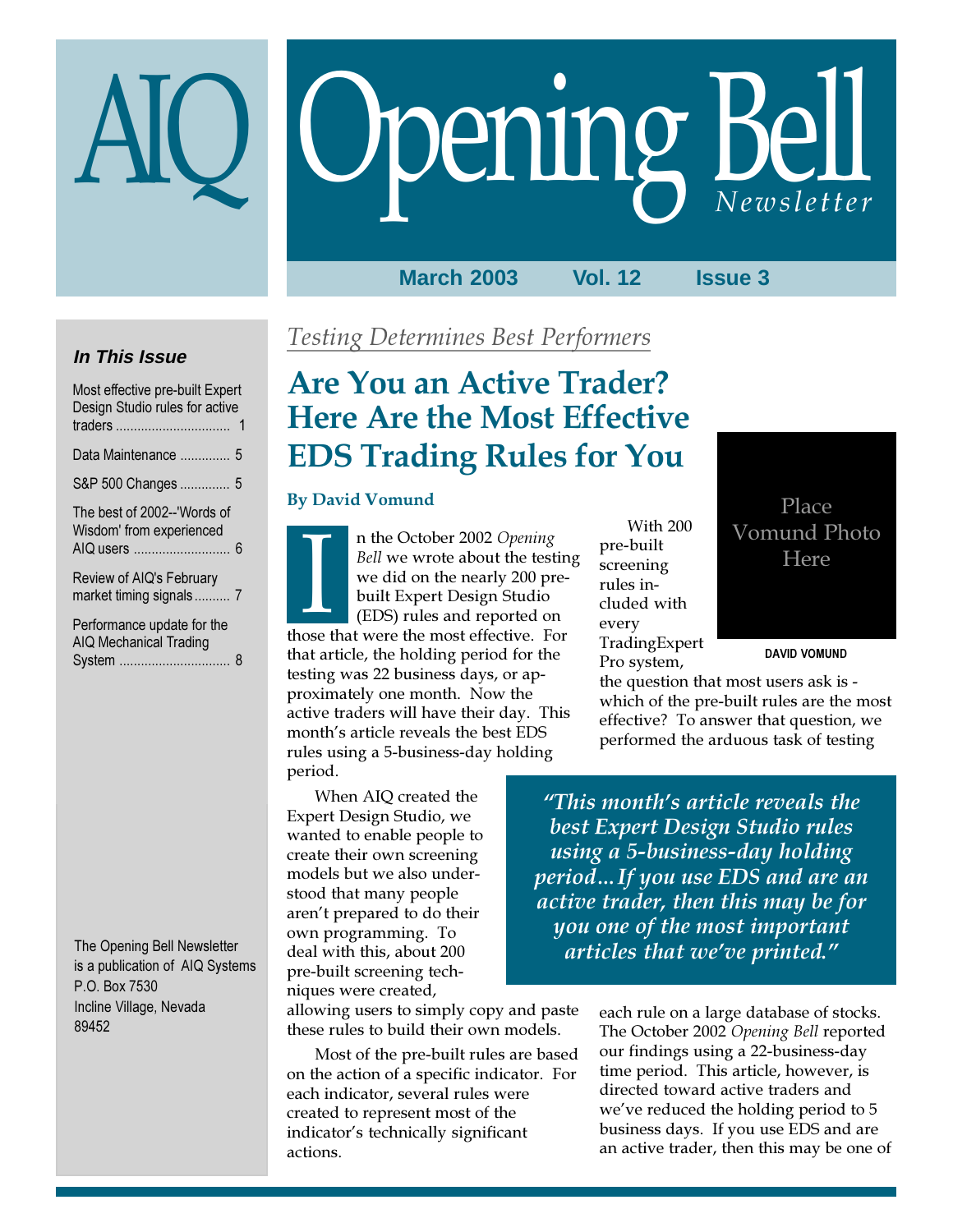the most important articles that we've published.

similar to these in the late 1990s, we When we began running tests were limited to bullish market environments. With the unfavorable market activity of the last few years, we can now run backtests on a time period that includes both bullish and bearish market environments. That

"With the unfavorable market activity in the last few years, we can run backtests on a time period that includes both bullish and bearish market environments. That is one of the few advantages of the bear market!"

is one of the few advantages of the bear market!

The tests were run on a database of the AIQ Pyramid stocks, which includes about 1700 issues, and on the 01/01/98 to 07/31/02 time period. A fixed 5-business-day holding period was used. For all

# AIQ Opening Bell Newsletter

David Vomund, Publisher G.R. Barbor, Editor P.O. Box 7530 Incline Village, NV 89452

AIQ Opening Bell does not intend to make trading recommendations, nor do we publish, keep or claim any track records. It is designed as a serious tool to aid investors in their trading decisions through the use of AIQ software and an increased familiarity with technical indicators and trading strategies. AIQ reserves the right to use or edit submissions.

While the information in this newsletter is believed to be reliable, accuracy cannot be guaranteed. Past performance does not guarantee future results.

For subscription information, phone 1-800-332-2999 or 1-775-831-2999.

© 1992-2003, AIQ Systems

tests except Opening Bell strategies and strategies taken from investment books, a minimum volume filter of 10,000 shares was added.

Many of the technical indicators are designed to predict short-term price movement so the 5-day holding period is very appropriate to many of the rules.

> Due to space limitations, we are not able to list the results of all the rules. Because of the importance of this time-consuming test, we are listing as many rules as possible. Table 1 shows the 40 best performing rules, sorted by their annual return on

investment (ROI).

To help identify the pre-built rules listed in Table 1, we indicate which folders they reside in and what the rule names are. The first column in the table displays the

name of the folder (or folders) followed by the file name. The next column shows the name of the rule that was tested.

To find a pre-built rule, open the Expert Design Studio and select File, Open, and double click the EDS Strategies folder. This

accesses the list of folders in which the rule files reside. Double-click the appropriate folder name and then highlight and open a file. With the file open, the rule will be displayed in the Rule Library page of the EDS window.

For a description on how to create and run an EDS screening, refer to the February 2003 Opening Bell.

Congratulations to AIQ power

user Richard Denning, creator of the most effective strategy. The annual ROI on his model was well above all other models and it had lots of trades. Denning's EDS model, which was covered in the September 2001 Opening Bell, relies heavily on a technical indicator he developed called VCR. The Opening Bell which describes this model can be downloaded at www.aiqsystems.com/ september2001.pdf.

Another AIQ power user, Wesley Nevels, created the third most effective strategy. This EDS model was designed to pick stocks for good one-day trades but it works for one-week selections as well. An interview with Mr. Nevels can be found in the December 1999 Opening Bell and can be downloaded at www.aiqsystems.com/ december1999.pdf.

We are pleased to see that the top three strategies and half of the top ten were all featured in the Opening Bell. The second best system looks for stocks that have increased in value by at least 50% in the last three months but are off their

"Congratulations to AIQ power user Richard Denning, creator of the most effective strategy. The annual ROI on his model was well above all other models and it had lots of trades."

> ten-day highs. In addition, their Volume Accumulation Percent indicators must be above 25. This is a growth investing strategy so the majority of the 870 trades came in 1998 and 1999.

> The fourth best rule involves a candlestick chart pattern but it only had 31 trades so it can be ignored.

AIQ has created models based on strategies found in some of the most respected technical analysis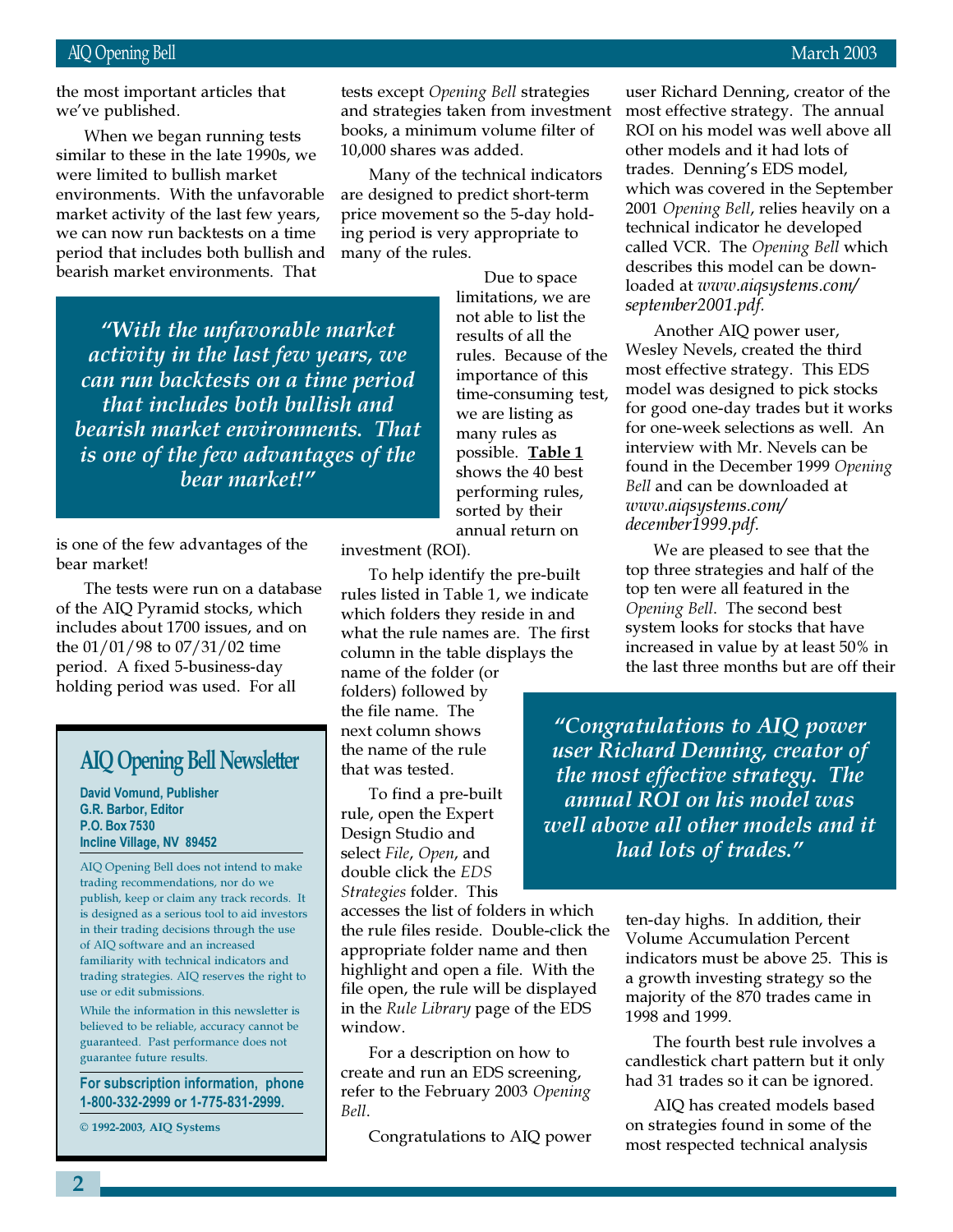# **Table 1 - Highest ROI Trades**

The following lists the results of testing the pre-built EDS rules using a stock database of the 1700 AIQ Pyramid stocks. A fixed 5-business-day holding period was used. The testing time period was 01/01/98 to  $07/31/02$ .

|    | Folder\File                                                                           | <b>Rule Name</b>        | <b>Annual ROI</b> |
|----|---------------------------------------------------------------------------------------|-------------------------|-------------------|
| 1  | <b>OBM\Denning VCR</b>                                                                | GoLong                  | 211.82            |
| 2  | OBM\December                                                                          | allworks                | 111.81            |
| 3  | OBM\Dec99                                                                             | buy                     | 83.72             |
| 4  | Basic Indicator Strategies\Candlesticks\Tri Star Doji                                 | TriStarDoji             | 78.47             |
| 5  | Hit and Run Trading\Boomer Buy                                                        | <b>BoomerBuy</b>        | 76.26             |
| 6  | Basic Indicator Strategies\Candlesticks\3Crows                                        | <b>ThreeCrows</b>       | 66.76             |
| 7  | OBM\April-2000 (RS Wilder at 14)                                                      | bestofkane              | 62.47             |
| 8  | Street Smarts\Holy Grail Strategy                                                     | HolyGrail               | 50.72             |
| 9  | OBM\Aprilobm (with 100 day MA)                                                        | allworks                | 50.19             |
| 10 | Basic Indicator Strategies\RSI Wilder\RSI Wilder in oversold territory                | RSIWilderunder30        | 47.71             |
| 11 | Basic Indicator Strategies\ESA's\Price crosses from above to below the Upper ESA      | ESAupperDN              | 46.80             |
| 12 | Basic Indicator Strategies\MF RSI\MFRSI crosses from above to below 90                | MFRSIcross90            | 45.58             |
| 13 | Basic Indicator Strategies\CCI\CCI cuts from above to below 100                       | <b>CCldn</b>            | 43.92             |
| 14 | Basic Indicator Strategies\Split Volume\Split Volume down 5 days price is descending  | SplitVoldnPricedn       | 42.00             |
| 15 | Basic Indicator Strategies\RSI Wilder\RSI Wilder falls from above to below 70         | RSIWilderdncut70        | 41.31             |
| 16 | Hit and Run Trading\Gilligans Island Shorts                                           | GilligansIslandShortBuy | 39.92             |
| 17 | OBM\April-2000                                                                        | citizenkane             | 38.79             |
| 18 | Basic Indicator Strategies\Candlesticks\Long Leg Doji                                 | LongLegDoji             | 37.44             |
| 19 | Basic Indicator Strategies\Candlesticks\Tweezer Bottom                                | TweezerBottom           | 36.24             |
| 20 | Basic Indicator Strategies\AIQ Bands\Price crosses from above to below the Upper Band | AIQupperDN              | 35.79             |
| 21 | Street Smarts\Linda Bradford Raschke MACDI exit                                       | macdexit                | 35.10             |
| 22 | Basic Indicator Strategies\ADX\ADX trend in place, ADX rate up                        | ADXRATEup               | 34.98             |
| 23 | Basic Indicator Strategies\Candlesticks\White                                         | WhiteMaubozu            | 34.06             |
| 24 | Basic Indicator Strategies\Volume\Spike if Volume is 100% above the ESA of volume     | volumespike             | 33.64             |
| 25 | Basic Indicator Strategies\ADX\ADX trend in place and Directional Movement down       | ADXupDIRMOVdn           | 33.59             |
| 26 | Basic Indicator Strategies\Candlesticks\Dragonfly                                     | DragonFly               | 33.53             |
| 27 | Hit and Run Trading\Boomer Short                                                      | <b>BoomerShort</b>      | 32.19             |
| 28 | Basic Indicator Strategies\RSI AIQ\RSI AIQ is in overbought territory                 | RSIAIQover70            | 32.12             |
| 29 | Hit and Run Trading\5-day Momentum Buy                                                | BuyLong                 | 32.06             |
| 30 | Basic Indicator Strategies\RSI AIQ\RSI AIQ falls from above to below 70               | RSIAIQdncut70           | 31.97             |
| 31 | Expert Rating Strategies\ER down 95 or greater                                        | erdown                  | 31.57             |
| 32 | Basic Indicator Strategies\ADX\ADX Trend                                              | GoodADX                 | 31.56             |
| 33 | Basic Indicator Strategies\Volume\Volume Spike and price change                       | spikedup                | 31.20             |
| 34 | Hit and Run Trading\Stepping in Front of Size                                         | SteppinginFrontofSize   | 31.13             |
| 35 | Basic Indicator Strategies\Candlesticks\3 White Soldiers                              | <b>ThreeSoldiers</b>    | 30.45             |
| 36 | OBM\April-2000 (RS Wilder at 7)                                                       | bestofkane              | 30.15             |
| 37 | OBM\April-2000                                                                        | bottomfishing           | 29.98             |
| 38 | OBM\Jun99obm                                                                          | allworks                | 29.93             |
| 39 | Basic Indicator Strategies\Candlesticks\Harami Cross                                  | HaramiCross             | 29.79             |
| 40 | Basic Indicator Strategies\ADX\ADX increasing and above the 25 level                  | ADXup                   | 29.76             |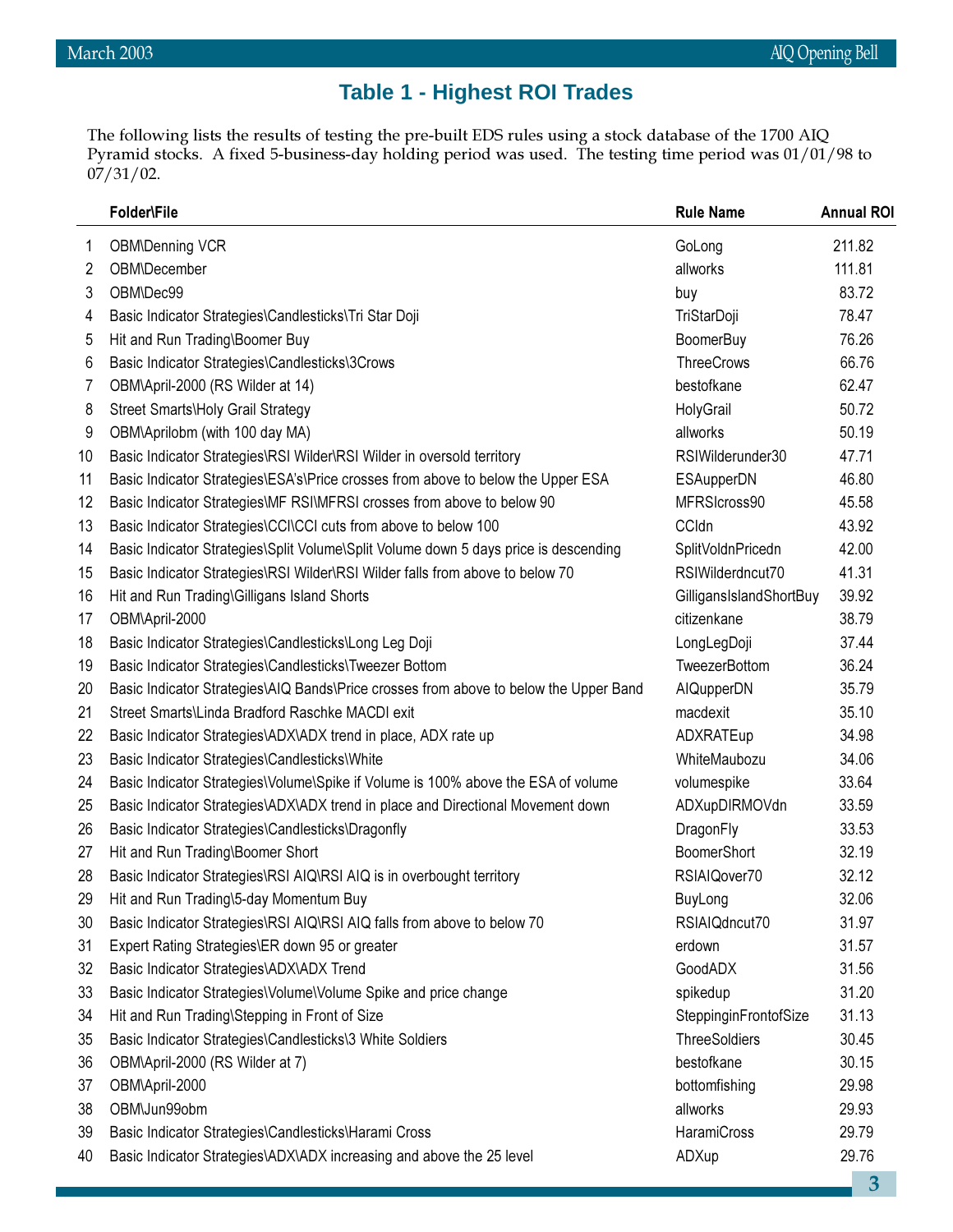# AIQ Opening Bell March 2003

model requires an ADX indicator books. The fifth best rule is based on a system published in Jeff Cooper's Hit and Run Trading. The Boomer above 30 and a positive DMI indicator. This implies that the stock is in an uptrend. Next, there is a requirement that the stock have two consecutive inside days (an inside day occurs when the high is less than the previous day's high and the low is greater than the previous day's low). After the two inside days, the buy signal comes when the stock rises above the previous day's high.

Figure 1 shows an example of a stock that passes the Boomer strategy. Solectron (SLR) has the positive DMI indicator and an ADX above 30. More importantly, there are two consecutive inside days. The buy signal came on November 13, the day SLR rose above the high price on the second inside day.

The eighth rule uses a strategy published in Linda Bradford Raschke's Street Smarts book. The Holy Grail system looks to buy uptrending stocks that have recently pulled back. To identify a trend, the



**Figure 1.** Chart of Selectron with Boomer strategy buy signal in Nov. of 2002. Arrows show two consecutive inside days. At same time, ADX is above 30 and DMI indicator is positive.

"AIQ has created models based on strategies found in some of the most respected technical analysis books…The eighth rule uses a strategy published in Linda Bradford Raschke's 'Street Smarts' book."



**Figure 2.** Chart of Citrix Systems with Holy Grail strategy buy signal in early Jan. of 2003. Price is clearly uptrending but has pulled back to 28-day ESA while ADX remains above 30 level.

model requires the stock's ADX indicator to be above 30. For the retracement, the Holy Grail strategy buys the stock once it falls to its 20 period ESA. In our test of the EDS strategy, we used the AIQ default of 28 days instead of 20 days.

Figure 2 shows an example of a stock that passed the Holy Grail strategy. Citrix Systems (CTXS) was uptrending but pulled back to the intermediate term ESA. Despite the pullback, the ADX indicator remained above 30.

The sixth rule involves the Three Black Crows candlestick charting pattern. Three Black Crows occur when a stock's daily closing price is below its opening price for three straight days. In addition, each of the opening prices must be within the prior day's real body. Figure  $3$  is a chart of Gillette showing a Three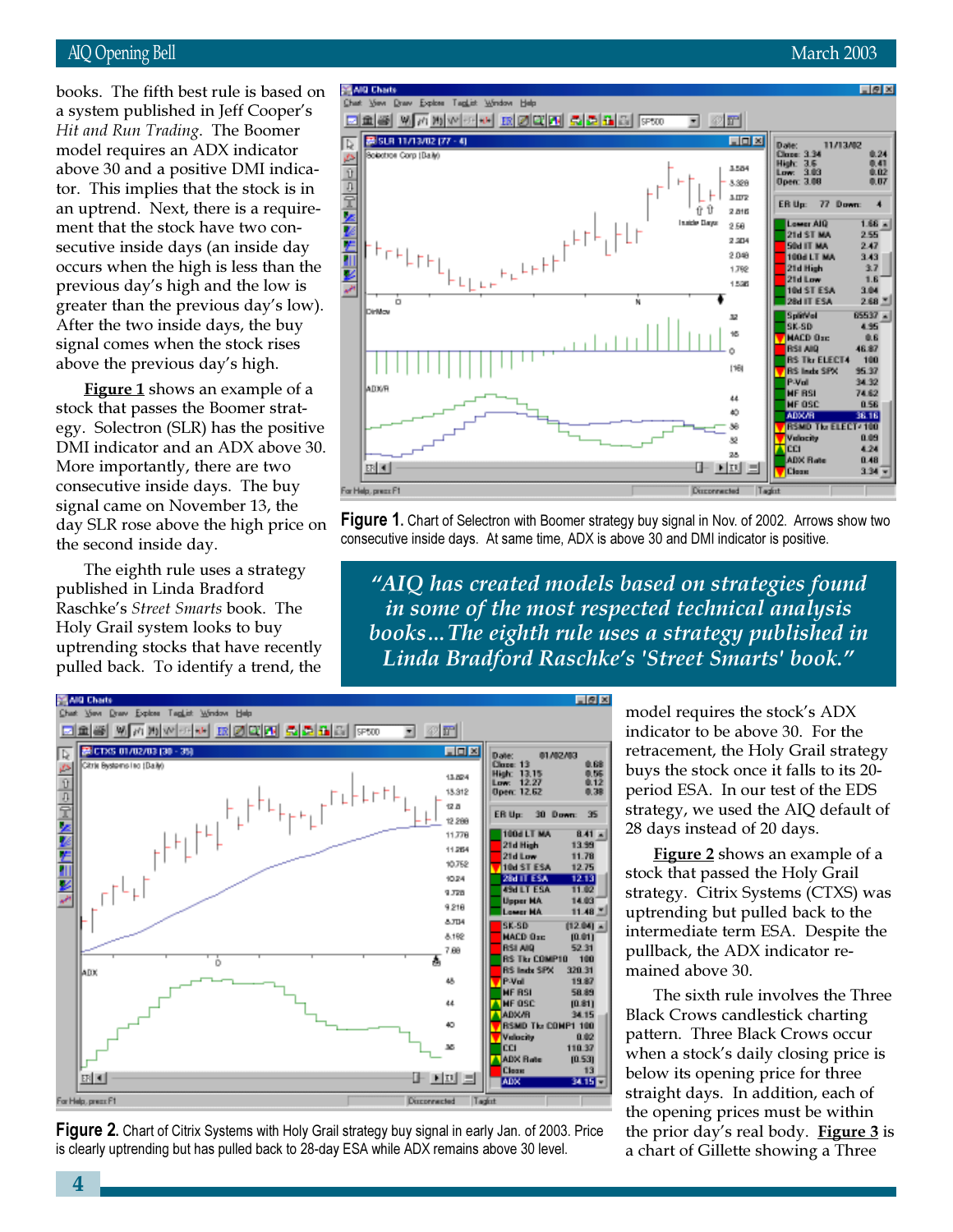# March 2003 **AIQ Opening Bell**

Black Crows pattern (see arrows).

Candlestick chartists view this as a bearish pattern as long as it occurs at high price levels. AIQ's pre-built EDS rule searches for the pattern but it doesn't necessarily have to occur at high prices. EDS only requires the pattern to occur when the stock is above its 28-day ESA. Although this is designed to be a bearish pattern, testing results show just the opposite. This strategy effectively buys stocks on a pullback.

Rules 10 through 15 all involve indicators and, with the exception of rule 12, have more than 25,000 trades over the testing time period. These rules can easily be combined with other effective rules to form a trading system. A common element of most of these rules is that, similar to the Holy Grail and Three Black Crows patterns, they buy stocks on pullbacks. For traders, buying continuation patterns works.

In the next issue of the Opening Bell, we'll reveal the least effective rules using a 5-business-day holding



**Figure 3.** Candlestick chart of Gillette with Three Black Crows buy signal. Main criteria is that daily closing price is below its opening price for three straight days (see arrows).

period. These rules can be used to develop short-selling models.

David Vomund publishes VIS Alert, a weekly investment newsletter. For free trial issues, call 775-831-1544 or go to www.visalert.com.

## STOCK DATA MAINTENANCE

## The following table shows stock splits and other changes:

| <b>Stock</b> | Ticker      | Split | Approx. Date |  |
|--------------|-------------|-------|--------------|--|
| Expedia      | <b>EXPE</b> | 2:1   | 03/11/03     |  |
| FFLC Bancorp | <b>FFLC</b> | 3:2   | 03/17/03     |  |
| Barr Labs    | <b>BARR</b> | 3:2   | 03/18/03     |  |
| XTO Energy   | <b>XTO</b>  | 4:3   | 03/19/03     |  |

## Trading Suspended:

Echo Bay Mines (ECO) Italy Fund (ITA) TVX Gold (TVX) WestPoint Stevens (WXS)

# Name Changes:

Philip Morris (MO) to Altria Group (MO) Telex-Chile SA ADS (TL) to Chilesat Corp. SA ADS (CSA)

### **S&P 500 Changes**

**Changes to the S&P 500 Index and Industry Groups:**

Rational Software (RATL) is replaced by Auto Nation Inc. (AN).

AN is added to Specialty Retailing (RETAILSP).

# **Year-End Index of 2002 Articles**

Opening Bell subscribers may obtain a free Index of 2002 Opening Bell articles by calling AIQ at 1-800-332-2999.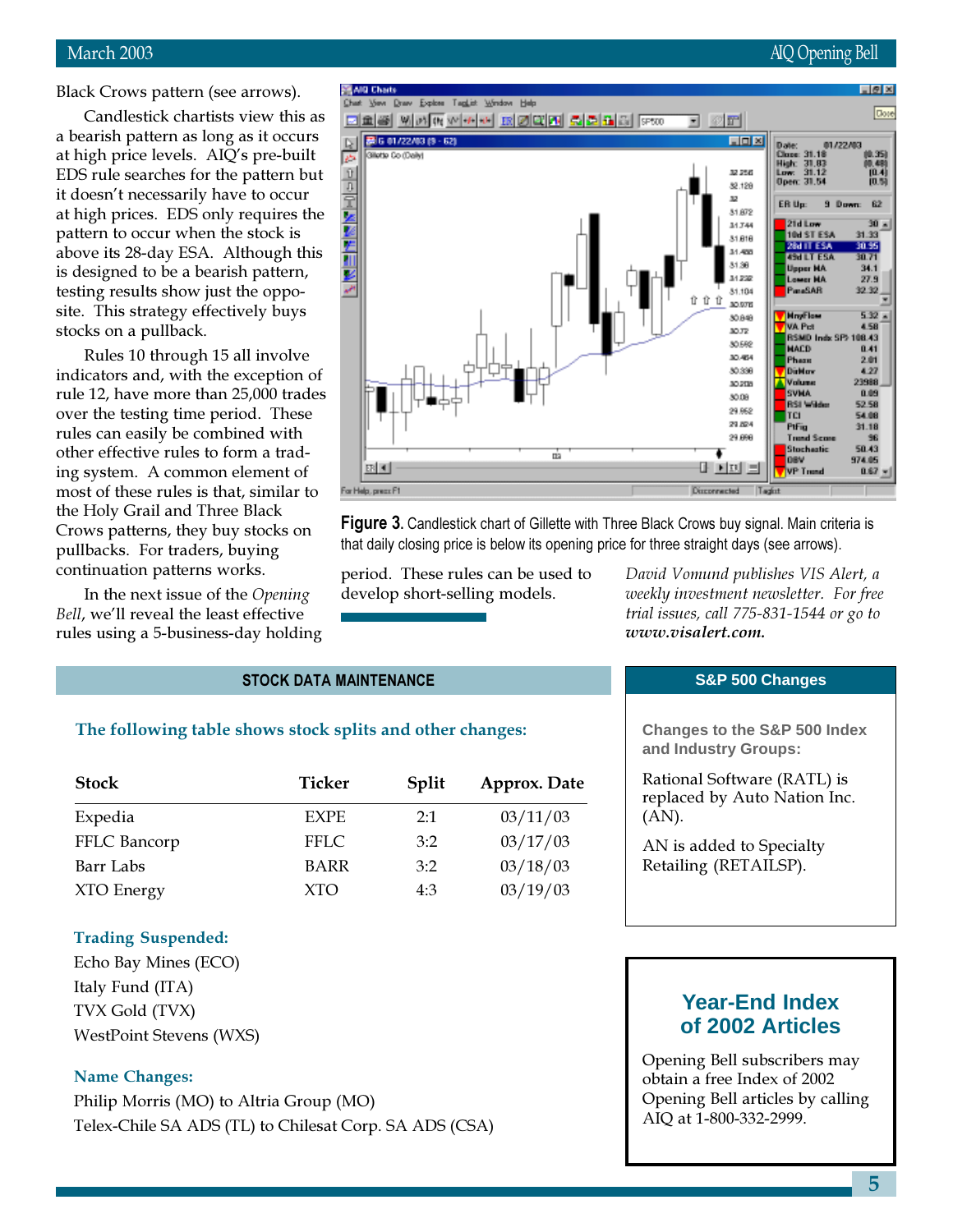# Invaluable Trading Insights

# **Important to Remember!** 'Words of Wisdom' from Experienced AIQ Users

After publishing the Opening Bell newsletter for over 10 years, we believe some of our best articles come Opening Bell newsletter for over 10 years,<br>
we believe some of our<br>
from our interviews with AIQ users. The trading perspective these experienced users provide is invaluable. In 2002, we published many articles and interviews from experienced AIQ users. Here are some favorite quotes from these articles, with additional comments from David Vomund. These "words of wisdom" are invaluable insights for both novice as well as veteran traders.

# Yacov Twena – February 2002

"Market timing is very important in the stock market because trend is very crucial. If you trade against the trend, you are in essence working upstream. Thus, in bullish markets we trade the long side more aggressively. In bear markets, we go short and trade counter trend rallies long. We don't mind staying on the sidelines and being in cash for extended periods if it makes sense.

"As for market timing methods, we use a series of technical indicators. For example, …on the Nasdaq 100 we look at a longer time frame on the daily and weekly charts, using a setting such as 13-34-55."

DV: A lesson from the bear market is the importance of trend analysis. Fighting the trend can be very frustrating. For his long-term view, Yacov uses a weekly chart of the MACD with settings of 13-34-55. **Figure 1** shows the Nasdaq 100 along with its MACD indicator. This indicator works well when there is a strong trend.

"Someone once said that trading is 60% mental. One of the things we



**Figure 1.** Weekly chart of Nasdaq 100. Strong downtrend is confirmed by MACD indicator.

focus on in our trading is positive mental attitude. Being a trader is more than a job – it is a personal journey that will take you to the depths and boundaries of who you are. I liken it to the qualities of a successful athlete. Trading requires commitment, persistence, and practice, practice, practice.

"But more than that, it is a belief in one's self. We need to clear negative mental habits and reprogram ourselves. The use of positive affirmations helps us believe in ourselves."

DV: In the Opening Bell, we often focus too much on strategies and indicator analysis and not enough on the psychological factors of trading. You often get what you believe. If you are in a slump and believe you are going to buy at the high or sell at the low, then that's what will likely happen. Conversely, if you have a

positive attitude you'll see greater success. It's OK to sit on the sidelines in a bad market. It's also OK to sit on the sidelines if you aren't emotionally ready to trade.

# Dr. Gerald Smith – March 2002

"Losing teaches us discipline. If all our experience in the market occurred during a long, bullish trend where it is easy to pick winners, we would begin to believe that this is an easy game to play. We would be totally unprepared to react to the inevitable correction. We would be totally unprepared to deal with a down market. We would not have the discipline to practice market timing, group analysis, and stock selection. And we would not have the discipline to exit when the market, and our rules, tell us to exit."

DV: We have all taken our lumps over the last few years. We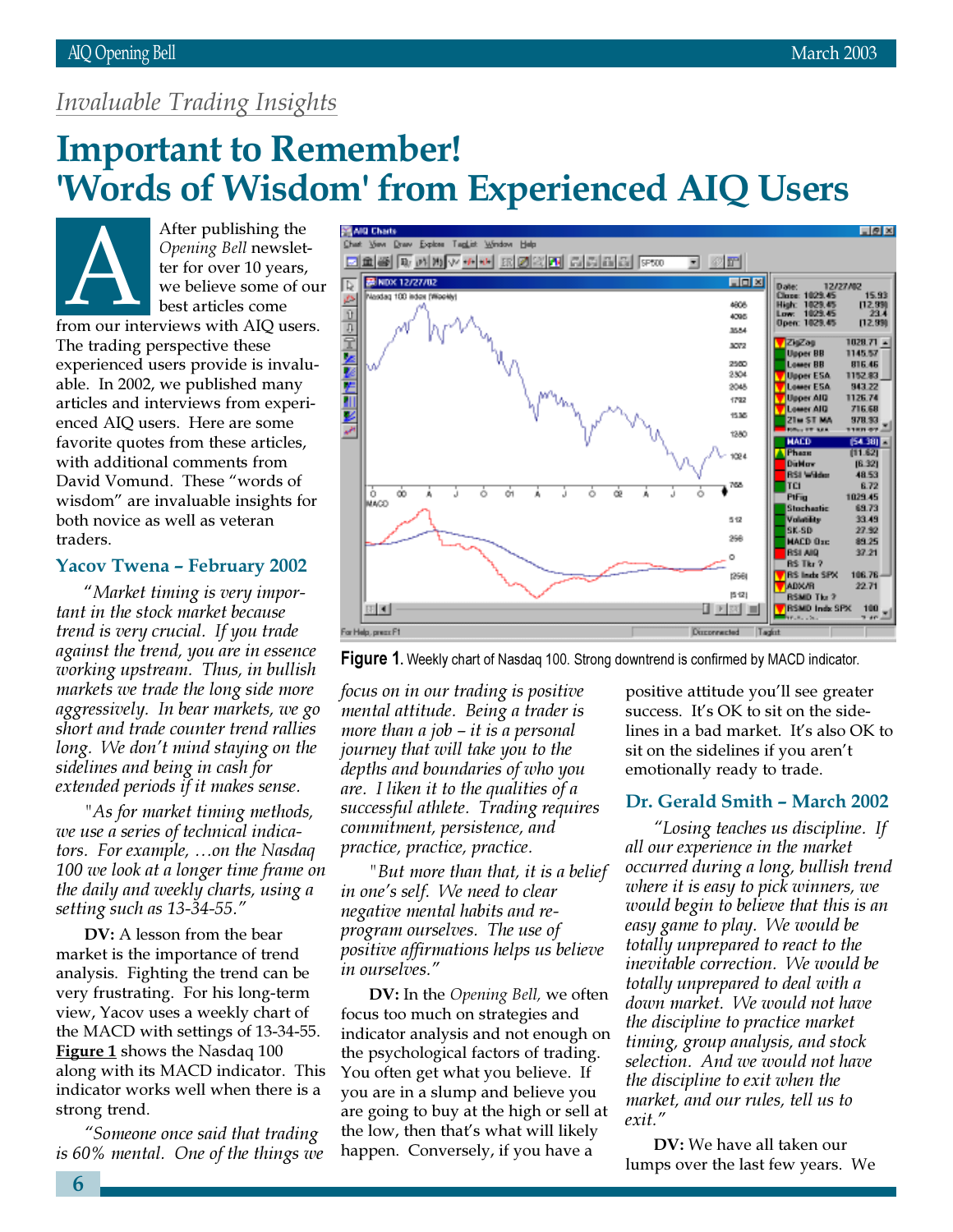can benefit from this by learning from our mistakes.

# Linda Bradford Raschke – March 2002

"A lot of people get into scenario building. They might examine what they perceive to be fundamental data and then make evaluation judgments...On the other side of every trade is somebody who is equally convinced that it is going in

"When I started out in the early 1980's, market timing was a big deal. By the end of the 90's you were considered a fool if you tried to time the market…Now market timing is enjoying renewed interest." Jay Kaeppel

the opposite direction. Who is right? The market is. The market is going to do what it wants regardless of your convictions."

DV: It is easy to form an opinion on the market and then run an analysis to simply support your opinion. That leads to mistakes. Your view of the market should be a result of your unbiased analysis. The market will then tell you if your analysis was right or wrong.

# Steve Palmquist – July 2002

"Each evening I prepare for the next trading day by first looking at the market and determining if it is in an uptrend, downtrend, or is moving sideways. I look at the volume to determine if there is conviction in the movement, and trendlines to determine if the short-term movement is just beginning or nearing an end."

"These different strategies can affect the risk and return profile of the system, and should be matched to the traders' style and the amount of time they have available to monitor the market."

DV: Applying a trading approach that fits your personality is critical. A strategy that works very well for one person may not work for another person. If you apply a strategy that doesn't fit your emotional makeup, then you'll end up leaving the strategy after its first drawdown.

# Allen Thomas – July 2002

"Most of us have probably heard the cliché phrase 'All boats rise in a rising tide." While choosing stocks

> to trade isn't quite as simple as merely determining the underlying trend of the overall market and jumping in accordingly, this timetested market dogma does have merit in selecting stocks to trade within certain sectors and industry groups. It's been well acknowl-

edged that stocks within certain sectors tend to trade in sympathy with one another."

# Henry Brookins – Sept. 2002

"Big Money is what moves stocks. These days, I go long and short and primarily focus on technical analysis and limiting drawdowns."

DV: The importance of limiting drawdowns was revealed during this vicious bear market. In many cases, the tortoise beat the hare.

# Jay Kaeppel – October 2002

"There are a lot of people who wish they had gotten out of the stock market — or at least lightened up somewhat — before the recent collapse. Lots of things go in cycles in the market. When I started out in the early 1980's, market timing was a big deal. By the end of the 90's you were considered a fool if you tried to time the market. By then, the question was not 'should I be in the market,' but 'how do I make the most money?' Now market timing is enjoying renewed interest."

# Market Review

he market declined in February, its third straight monthly decline. For the month, the S&P 500 lost 1.70% February, its third<br>February, its third<br>straight monthly de<br>cline. For the month<br>the S&P 500 lost 1.7

ingly, when most of Wall Street is focusing on dividend paying stocks, the Nasdaq Composite outperformed in February and actually rose in value. For the month, the Nasdaq gained 1.26%.

The 870 level acted as support for the S&P 500 in late October 2002 and again in December 2002. That level was broken in January and has become a resistance level that ended each rally attempt in February.

The AIQ timing model registered three signals in February. A 99 buy was registered on February 3, a 99 buy on February 14, and a 95 buy on February 18.

Internet and Oil Service were the best performing groups in February. Each gained about 12%. The worst performing groups were Steel, Tires & Rubber, and Airlines. These groups lost about 20% of their value.

Here is a shocking statistic that shows how severe the bear market has been and gives hope for the coming years. The worst ten-year period for the S&P 500 ended in 1938, in which you would have lost 0.9% annually. If the ten-year period that began in March of 2000 is going to match that worst-ever record, the S&P 500 would need to rise 5.7% annually for the next seven years.

# **Upcoming AIQ Seminars**

- Long Beach, CA May 16, 2003
- Chicago, IL July 28, 2003

Full-day seminar \$288

Call AIQ sales to reserve your seat **1-800-332-2999**

7